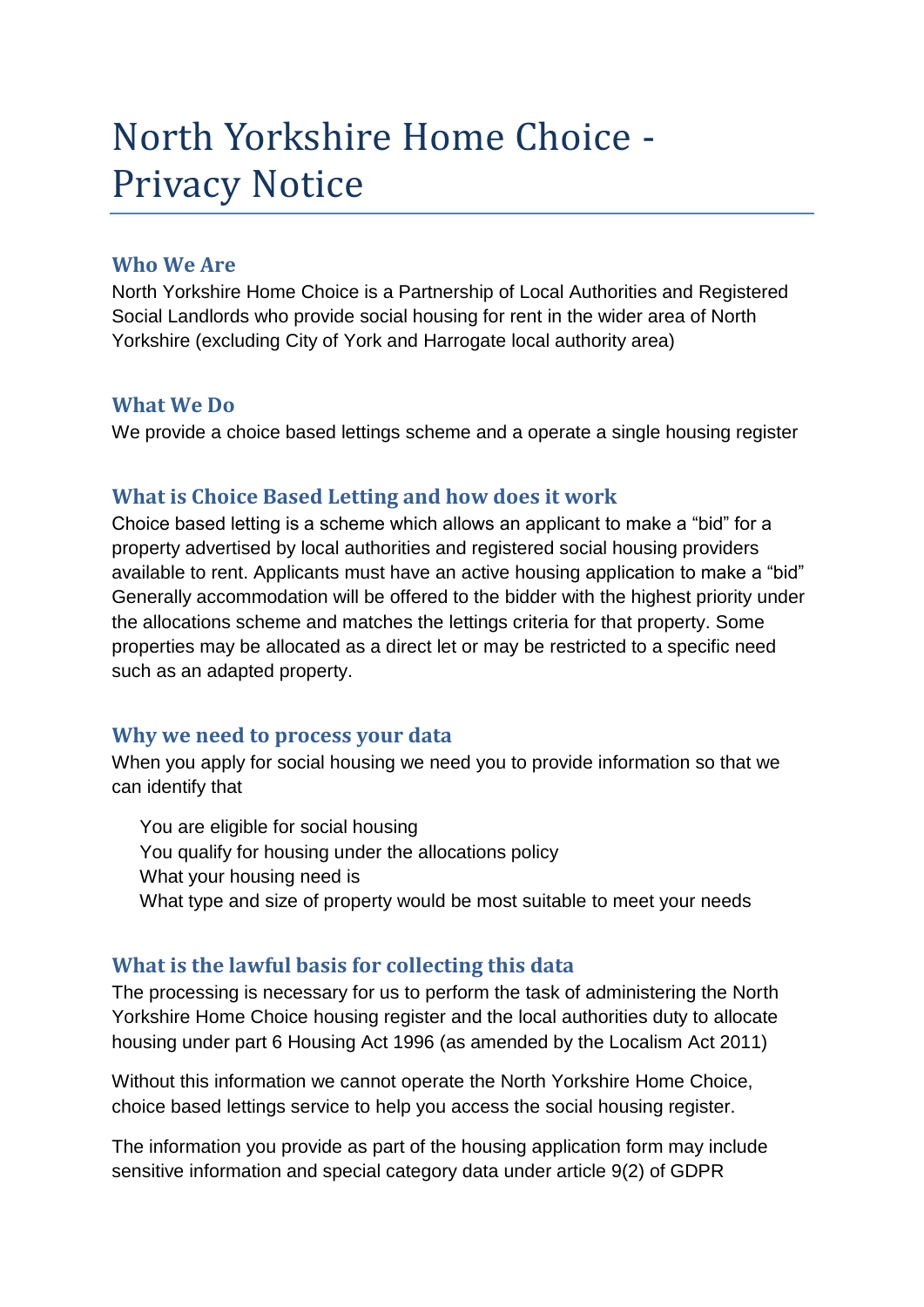For example Special Category data may be health related. If your current housing is unsuitable as it is impacting on medical and welfare grounds or you need to move because of a disability or access need we may need this information to assess why your current home is unsuitable and how a move or an alternative property would be of benefit. We get your permission by an on-line declaration when you submit an electronic application or when you sign a paper application form.

## What happens to your information

Your application will be held using secure storage. The housing register we operate is called Abritas and operated by Civica, which is the data processor. Your information may also be stored on the secure housing system of the processing partner of North Yorkshire Home Choice. Information held by partner, participating and associate landlords will be treated in compliance with the requirements of the data protection and privacy legislation

You can find out more about Civica at [https://www.civica.com/en-gb/policies-and](https://www.civica.com/en-gb/policies-and-statements/privacy-notice/)[statements/privacy-notice/](https://www.civica.com/en-gb/policies-and-statements/privacy-notice/)

### **Who we share your information with**

Your information is shared between the local authorities and registered social landlords who process and assess your application for social housing.

Your information may be shared with other registered social landlords or private landlords who let property through NYHC and you make a bid on one of their advertised properties.

Participating Landlords are registered social landlords who have access to Abritas the allocations IT system, associated landlords are those registered social landlords who have nomination agreements to provide housing to a local authority.

We publish a list of full partners, participating and associated landlords on the North Yorkshire Home Choice website [https://www.northyorkshirehomechoice.org.uk](https://www.northyorkshirehomechoice.org.uk/)

Under data protection legislation we may be required to share information with 3rd party organisations such as the police and other statutory agencies for the purposes of preventing and detecting crime or for anti-fraud purposes.

Information may also be shared with your family, advocate or someone who represents you but only where you have asked us to do so.

# **How long is your information kept for**

Your application and supporting information will be kept on the housing register until you are housed and then for a further 7 years. Inactive or partially completed applications will be held for 7 years. We keep your data only for as long as